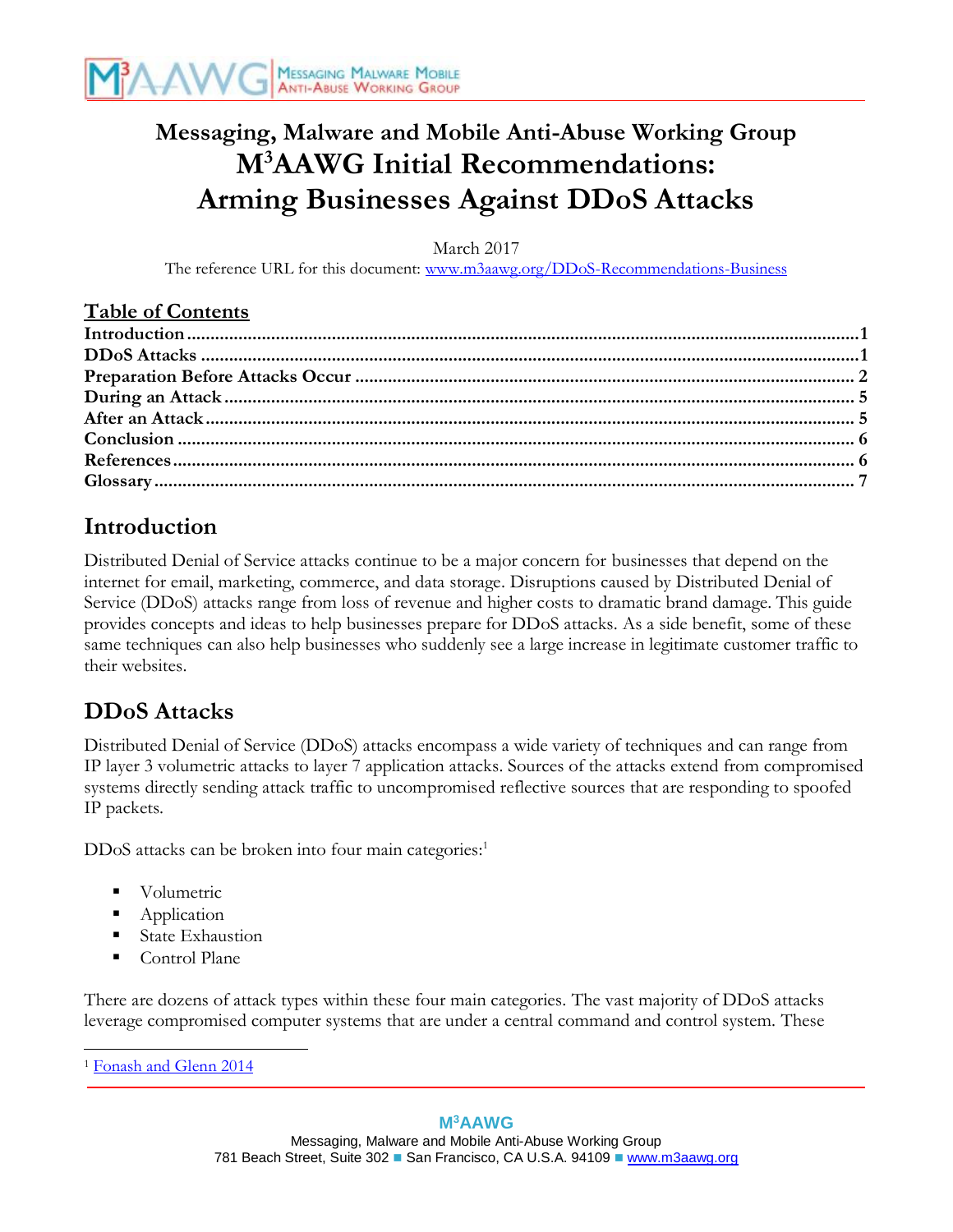infected computers are generally referred to as "bots." A network of bots under a single command and control system is referred to a "botnet." Nonprofit security organizations track thousands of botnets operating on the Internet at any point in time. 2

**Volumetric DDoS attacks** can come either from direct sources or from a reflective service where the source IP of the packet is forged with the victim's IP address. Typically, miscreants leverage reflective services to amplify the attack traffic and greatly increase the attack size. Until recently, the largest volumetric attacks seen on the internet to date were reflective amplification DDoS attacks. However, direct attacks from a large number of insecure IoT devices have pushed the largest DDoS attacks over the 1 Tbps threshold.<sup>3</sup>

Attacks can also be categorized as **direct** or **indirect**. Direct attacks target a victim (different than the direct sources described above), while indirect attacks target critical network services needed by the victim for their service to operate. An example of this type of attack is for the miscreant to target the DNS authoritative or recursive service that the victim uses.

In general, **application-level attacks** are lower volume attacks; they leverage compromised computers to send application-level requests to systems in order to overload the victim with legitimate-looking requests. Attacks can move forward or in reverse. A forward application-style attack may try to overwhelm a web server by sending a large number of CPU- and memory-intensive search requests to the website, while a reverse-style attack might make a high number of requests for large-size documents located on the website in order to consume all the available upstream bandwidth of the website.

A new type of high-volume, application-level attack was recently observed starting on March 18, 2015. 4 Dubbed the "Great Cannon," it was a "man-on-the-side" type of attack. After analytic JavaScript code for the Chinese search engine Baidu was modified, legitimate website requests entered Chinese networks and sent attack requests from non-compromised computers using the modified code. This type of attack is unusual; it must be performed either by a network operator or an organization having access to most network traffic transiting operators' networks.

Another form of indirect attack targets the DNS service of an ISP. Either the recursive or the authoritative servers can be targeted, which can cause large-scale customer outages. DNS service interruption can have wide-ranging impact on an ISP or DNS provider's customer base.

### <span id="page-1-0"></span>**Preparation Before Attacks Occur**

Businesses must take steps to prepare for DDoS attacks that could significantly impact their activities. These steps include internal preparations for their networks and servers along with additional DDoS mitigation services from their ISP or from a dedicated DDoS mitigation company. The steps listed below are general guidelines and will vary based on the size of the company, the size of the company's network (including internet uplink capacity) and the DDoS skill level of employees.

#### **Management Support**

Probably the most important first step in preparing for a DDoS attack is to get management buy-in. Estimate the business impact that would occur if a DDoS attack hit the company's operations. How long can services be down before different levels of customer impact occur? What happens if customers cannot

l <sup>2</sup> <https://www.shadowserver.org/wiki/pmwiki.php/Stats/BotnetCharts>

<sup>&</sup>lt;sup>3</sup> "Mapping Mirai: [A Botnet Case Study,](#page-5-2)" 2016.

<sup>&</sup>lt;sup>4</sup> "[Using Baidu to steer millions of computers to launch denial of service attacks](https://drive.google.com/file/d/0ByrxblDXR_yqeUNZYU5WcjFCbXM/view?pli=1.)," 2015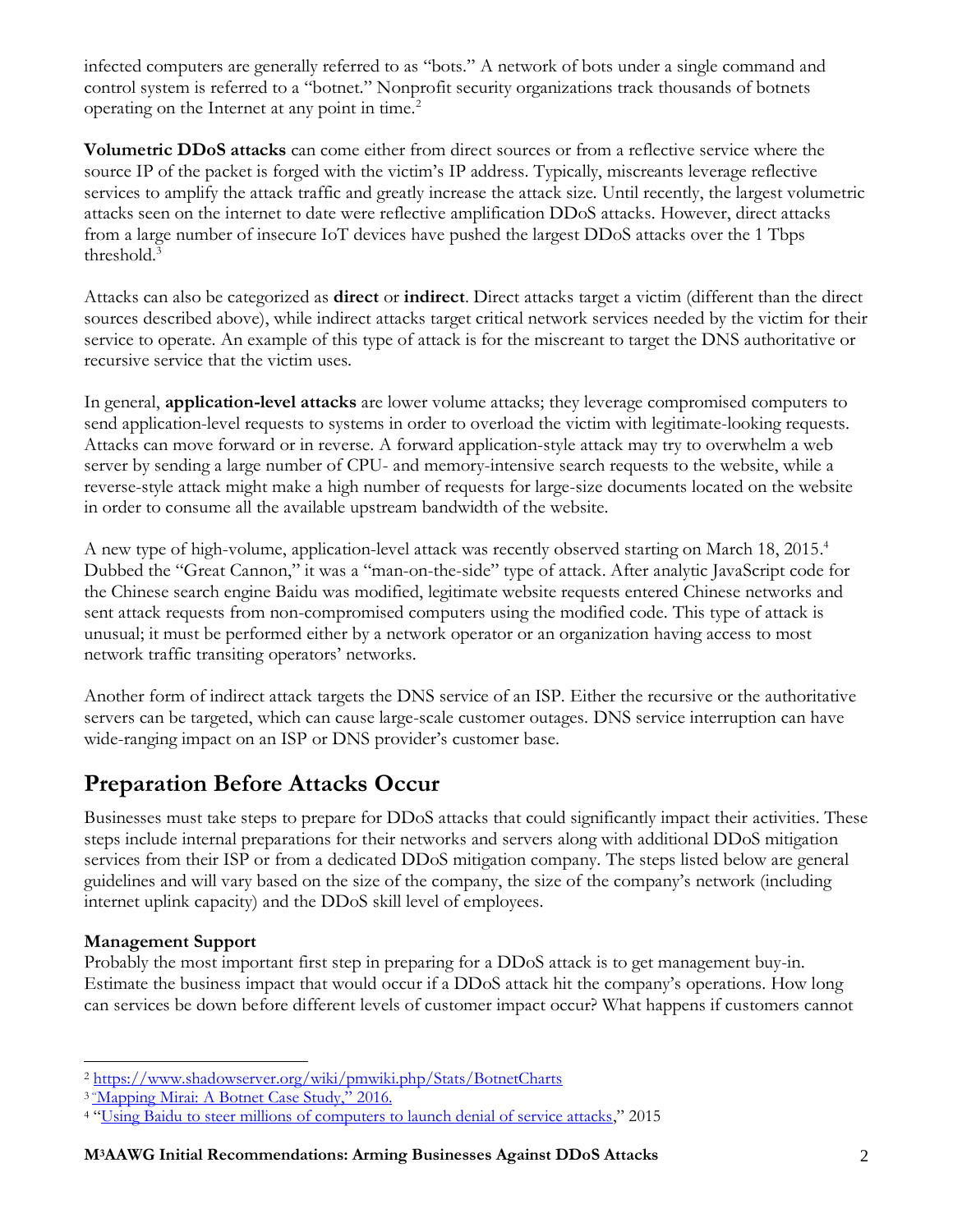pay their bills or order products? What is the impact of employee email and internet connectivity being down for an extended period of time? Does the company have out-of-band communications? Remember during a DDoS attack, VoIP phone service running over the same internet circuit will not be working.

#### **Assess Internet-dependent Services**

The next step a company should take is an assessment of all its internet-dependent services. Consider the impact and potential revenue loss the company would experience should these services become unavailable. Typical services include:

- Customer-facing ecommerce web portals for many industries, these sites can significantly impact company revenue if not available to customers
- **•** Corporate email systems
- Corporate internet-facing DNS systems
- **Employee remote access systems**
- VPN networks that could be impacted by internet DDoS attacks

Companies should evaluate the impact that loss of these systems would have on revenue and employee productivity.

#### **Set Up DDoS Attack Monitoring Systems**

For important or critical internet-facing services, systems should be in place to monitor for DDoS attacks and perform logging and packet capture when attacks occur. During the early stages of an attack, information about the attack can help mitigation efforts. The ability to see web requests, connection requests, firewall logs, IPDS logs and perform full-packet capture on the incoming traffic will allow the company and its DDoS mitigation provider to get a handle on attack traffic. In addition, DDoS attack monitoring from the company's service provider can be very helpful.

#### **Key points to remember:**

- 1. Capture date and time stamps for all logs and packet captures.
- 2. Run an NTP client on your systems to ensure you have accurate times.
- 3. Capture source IP addresses of offending packets.
- 4. Where possible, perform full-packet capture of attacking traffic.

#### **Ecommerce Site Preparation**

Organizations that may be significantly impacted by an attack on their ecommerce web infrastructure should prepare the site for a DDoS attack. This preparation includes:

- Prioritizing the most important functions of the site
- Creating a plan where the site can operate in a state of minimal functionality to serve the most important functions while removing features to make the website more resilient to DDoS attack or resource exhaustion attacks

DDoS attacks come in many varieties. Things to consider for a minimized website:

**EXED Reduced or eliminated dynamic functionality**. Search functions, dynamically generated webpages, and any functionality requiring access to back-end resources like databases make it easy for an attacker to exhaust CPU, disk or memory resources. Even a website architected to be enhanced with CDN (Content Delivery Networks) or DDoS mitigation service will not work if the attacker finds a URL that can only be served by a single dynamic back-end resource. As much as possible, present static web content to customers that will continue to be served if under attack especially the main page.

#### **M3AAWG Initial Recommendations: Arming Businesses Against DDoS Attacks** 3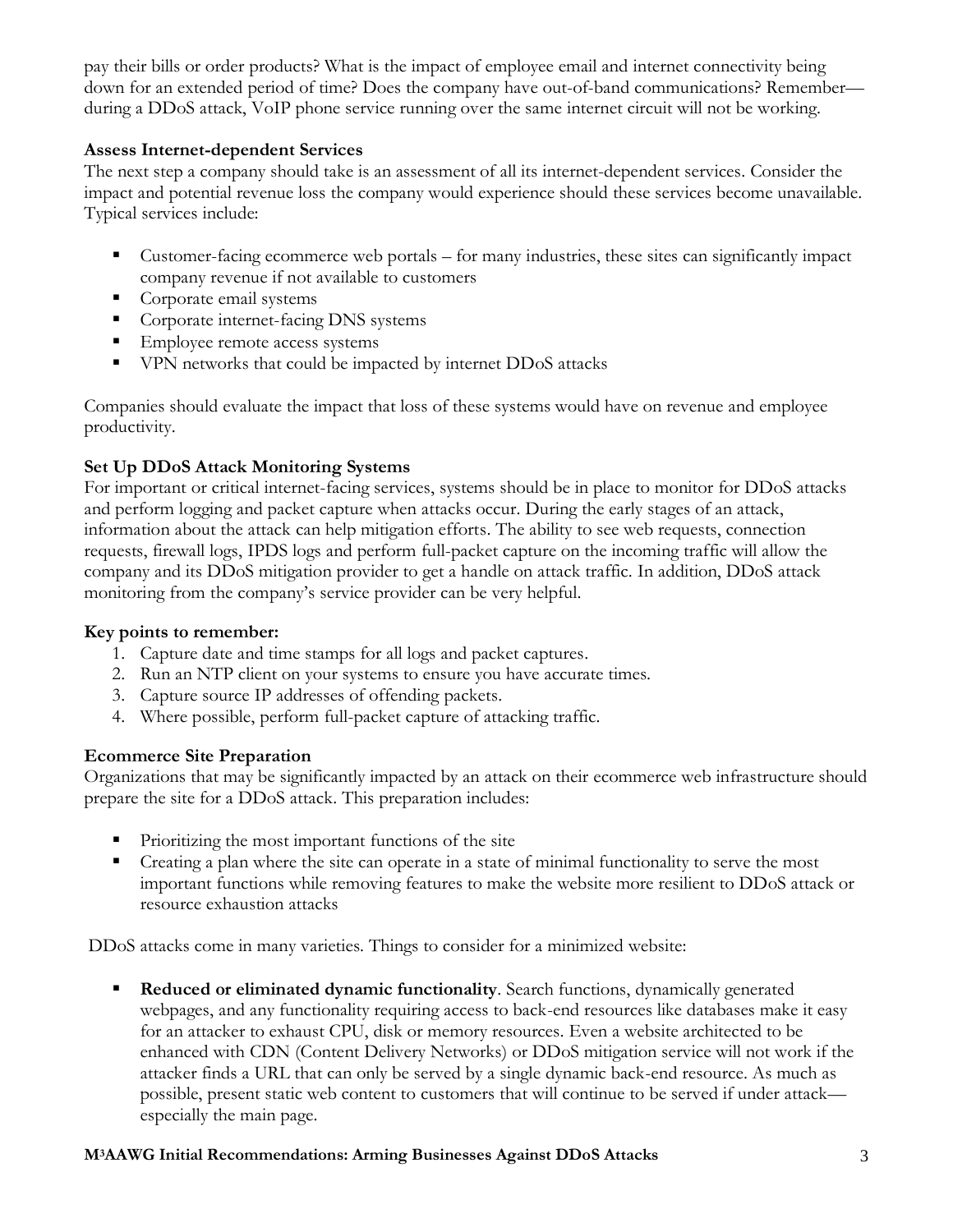- **Reduced graphics.** Smaller-sized graphics or elimination of most graphics can help webservers function more efficiently during an attack.
- **EXECUTE:** Limit access to large documents or files. One type of DDoS attack involves making thousands of requests from the website for large documents. This can flood the upstream link from the website and interfere with other legitimate traffic.
- Rate limit the number of incoming connections allowed to the website.

**Not all high-volume events are DDoS attacks**. Linking from a widely-viewed website to an organization's website can also look like an attack.<sup>5</sup>

As an unexpected benefit, all this preparation can also help businesses manage sudden large increases in *legitimate* traffic.

#### **Network and Server Preparation**

Additional preparation work should be considered including:

- 1. Adding more local capacity (bandwidth or servers) to the attacked service.
- 2. Deploying DoS/DDoS-specific premise-based mitigation devices and/or using antiDoS capabilities in local hardware. This can include load balancers, local DDoS data scrubbers, DNS servers with DDoS mitigation capabilities and other specialized devices.
- 3. Coordinating with software and hardware vendors for guidance on optimal device configuration.
- 4. Using Content Delivery Networks (CDN) to help mitigate attacks by distributing attack volumes across a wide CDN infrastructure.
- 5. Considering an offsite secondary or tertiary email server to store email during an attack and for offsite retrieval.
- 6. Ensuring that network control plane traffic has priority over DDoS traffic.
- 7. Ensuring that website administration management traffic is either transmitted on an out-of-band network and server interface(s) that will not be affected by DDoS attack traffic, or that proper Quality of Service (QoS) prioritization and management traffic Access Control Lists (ACLs) are in place to ensure that the website can be managed during an attack.
- 8. Lowering the company's DNS TTLs so that IP addresses can be quickly changed if it plans to use blackhole techniques to mitigate an attack.

Do not be part of the problem. Find any NTP or DNS servers and other UDP-based services that should not be exposed externally and remove them from the network or locate them to an internal network so these services are not participating in reflective DDoS attacks.

l

<sup>5</sup> [https://en.wikipedia.org/wiki/Slashdot\\_effect](https://en.wikipedia.org/wiki/Slashdot_effect)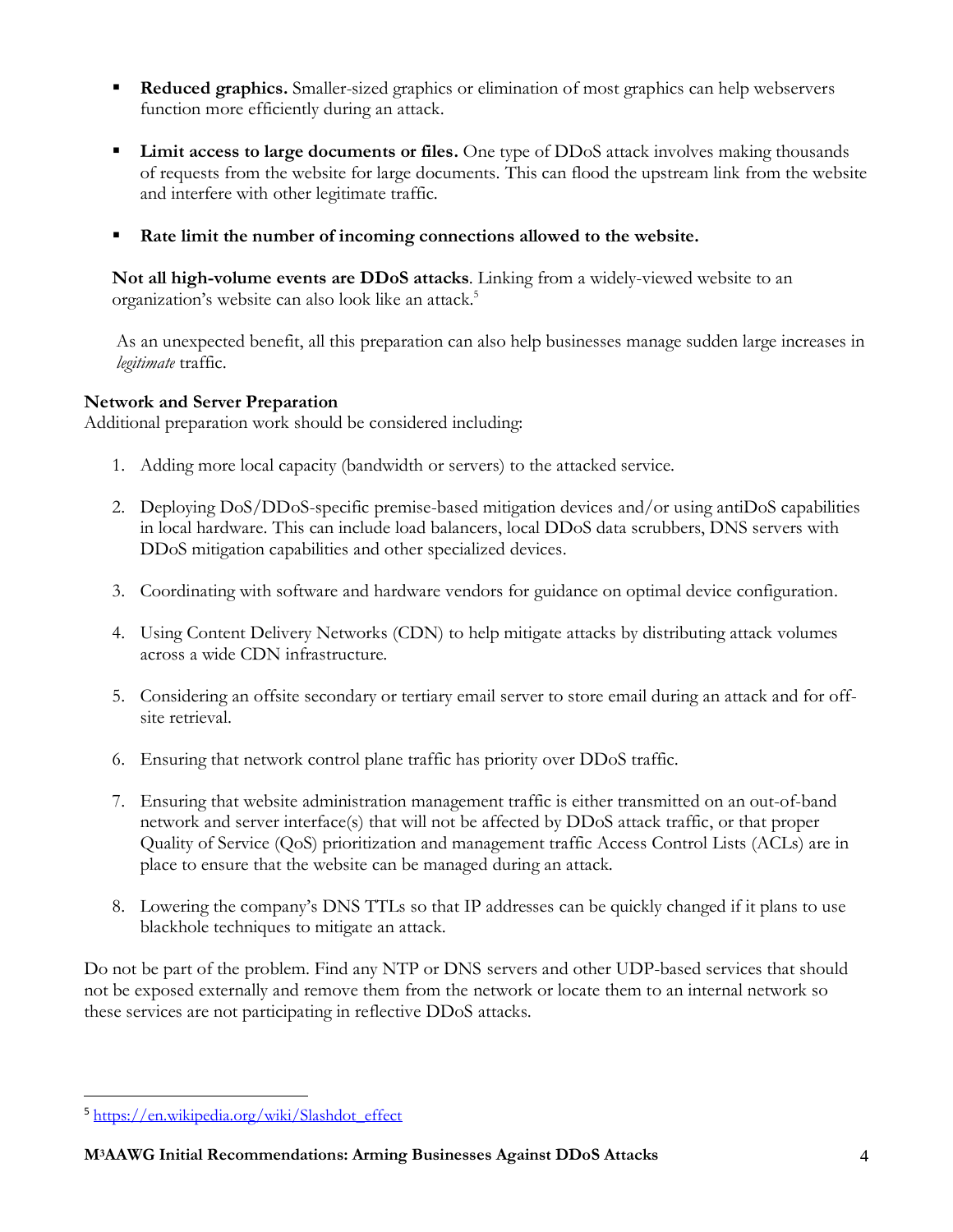#### **Third-Party DDoS Mitigation Providers**

On-site preparation cannot defend against large-scale volumetric attacks that are larger than your network connectivity bandwidth to the internet. These attacks must be mitigated by your upstream ISP, hosting provider or third party DDoS mitigation provider. Plan ahead and have a mitigation service in place prior to an actual attack. In addition, some attack traffic-scrubbing services work better if normal traffic is baselined prior to the attack. It is best to negotiate legal and pricing contracts prior to an attack.

#### **Coordination with Central Resources**

Businesses should proactively identify and have contacted appropriate points of contact in external organizations prior to a DDoS attack including:

- Upstream ISP
- Third-party DDoS mitigation provider
- Law enforcement agency
- National Community Emergency Response Team (CERT)
- Hosting provider
- Other organizations who can help before, during and after a DDoS attack.

#### **Test the Company's Preparation**

Test the company's preparation to see how well it has been planned. First start with a paper exercise to see if the organization is actually ready for an attack. How will they contact customers? Will the communications group be ready to distribute a press statement on the issue? What mitigations will be deployed to stop or reduce the attack?

### <span id="page-4-0"></span>**During an Attack**

#### ▪ **Capture attack traffic**

Be prepared to capture traffic during the attack. Full-packet captures can provide great insights into the attack and the changing nature of an attack.

#### **Implement mitigation strategies**

Based on the characteristics of the attack, implement planned predefined mitigation strategies. These can include:

- website changes
- blackholing
- filtering and changes to DNS entries
- upstream scrubbing with the company's ISP or third-party DDoS mitigation service
- on-site data scrubbing.

### <span id="page-4-1"></span>**After an Attack**

<span id="page-4-2"></span>Share captured hostile/attack code, tactics, techniques, attack sources and procedures with other organizations who may experience similar types of attacks and with central coordination organizations such as national CERT organizations, information-sharing organizations and possible law enforcement, where appropriate. Work with the network operator, hosting provider, information sharing organization or national CERT to identify attacking computers and clean up the machines on the distant end to minimize the possibility of future attacks.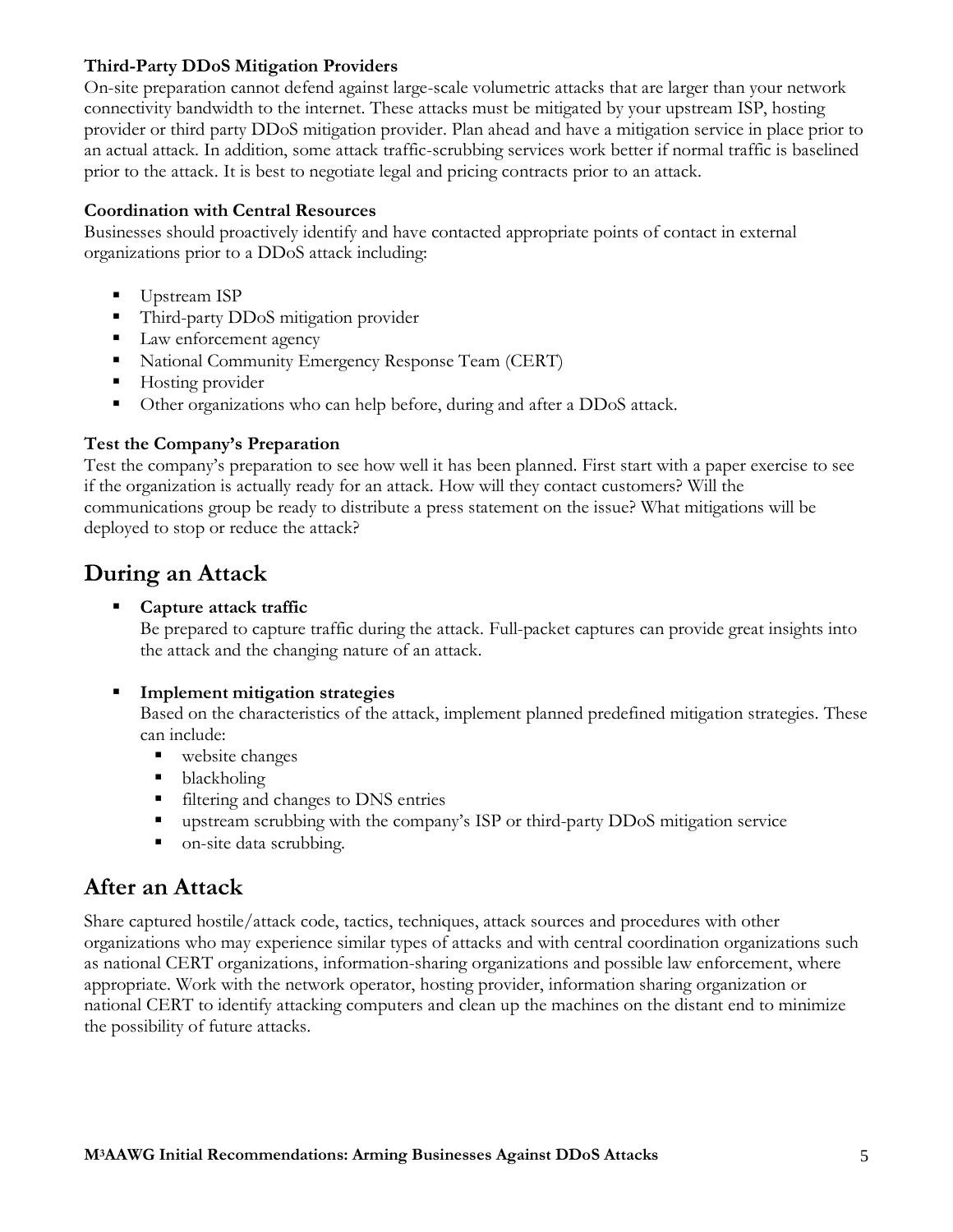## **Conclusion**

DDoS attacks will continue to impact many internet businesses and users for the foreseeable future. Businesses that do not prepare for attacks could experience a substantial impact on operations, customers, and, ultimately, loss of revenue. Businesses that prepare for DDoS attacks can significantly reduce these impacts. Proper planning and preparation in coordination with service providers can not only help mitigate attacks, but can also prepare businesses to better handle legitimate increases in website traffic.

### <span id="page-5-1"></span>**References**

<span id="page-5-0"></span>Fonash, Peter, and Michael Glenn. "Remediation of Server-Based DDoS Attacks Final Report." Communications Security, Reliability and Interoperability Council (CSRIC) IV Working Group Report, FCC, Washington DC: FCC. [http://docplayer.net/16237406-September-2014-working-group-5](http://docplayer.net/16237406-September-2014-working-group-5-remediation-of-server-based-ddos-attacks-final-report.html) [remediation-of-server-based-ddos-attacks-final-report.html](http://docplayer.net/16237406-September-2014-working-group-5-remediation-of-server-based-ddos-attacks-final-report.html)

<span id="page-5-2"></span>"Mapping Mirai: A Botnet Case Study." October 3, 2016. Accessed October 7, 2016. <https://www.malwaretech.com/2016/10/mapping-mirai-a-botnet-case-study.html>

Marczak, Bill, Nicholas Weaver, Jakub Dalek, Roya Ensafi, David Fiflield, Sarah McKune, Arn Rey, John Scott-Railton, Ronand Deibert, and Vern Paxson. April 10, 2015. "China's Great Cannon." *Citizen's Lab.* University of Toronto. Accessed September 3, 2015.<https://citizenlab.org/2015/04/chinas-great-cannon/>

"Using Baidu to steer millions of computers to launch denial of service attacks. March 25, 2015. Accessed September 3, 2015. [https://drive.google.com/file/d/0ByrxblDXR\\_yqeUNZYU5WcjFCbXM/view?pli=1.h](https://drive.google.com/file/d/0ByrxblDXR_yqeUNZYU5WcjFCbXM/view?pli=1.)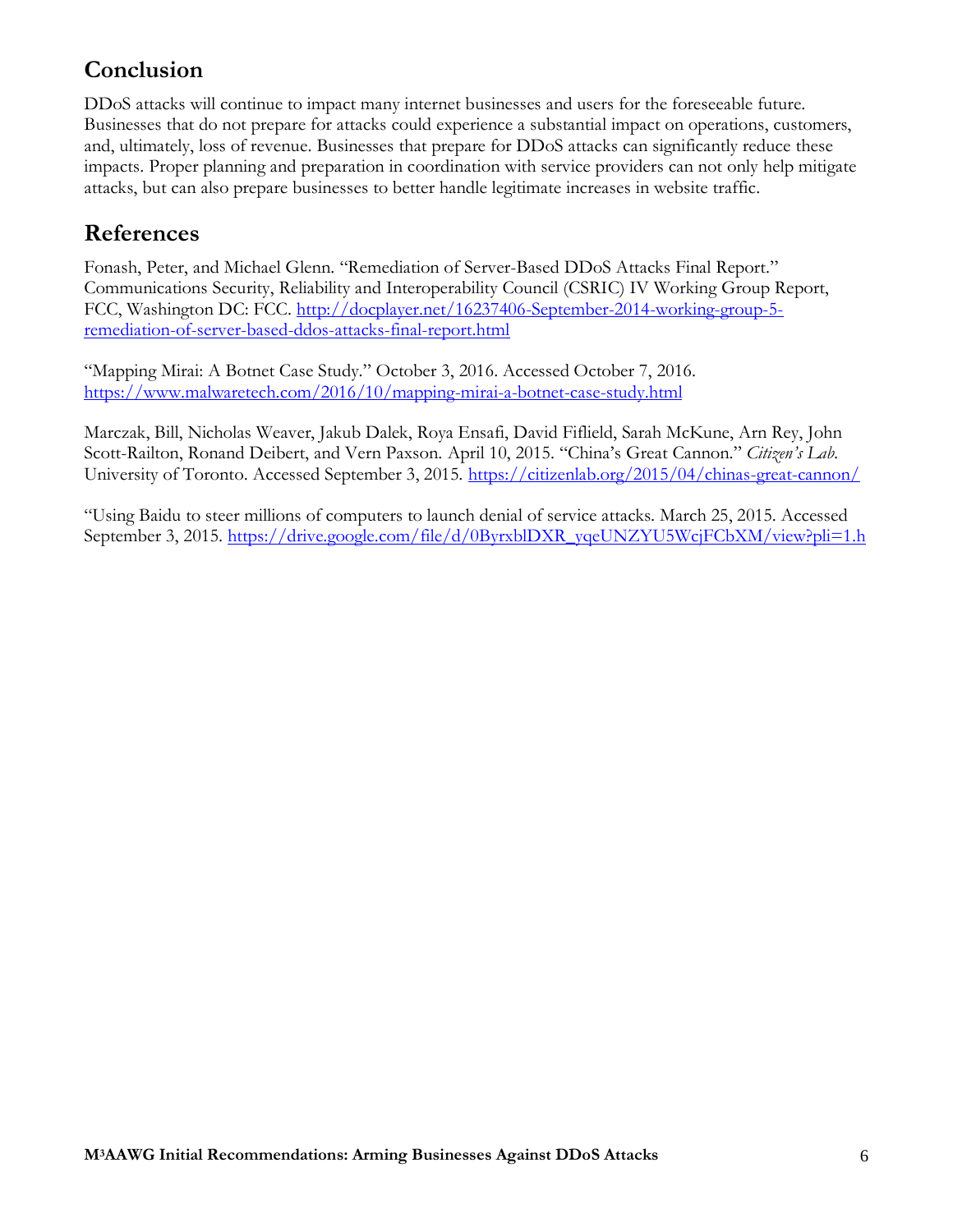## <span id="page-6-0"></span>**Glossary**

| AntiDoS                                                                                   | Techniques and devices used to mitigate DoS/DDoS attacks.                                                                                                                                                                                                                                                                                                                                                                                                                                                                                                                                                                                                 |
|-------------------------------------------------------------------------------------------|-----------------------------------------------------------------------------------------------------------------------------------------------------------------------------------------------------------------------------------------------------------------------------------------------------------------------------------------------------------------------------------------------------------------------------------------------------------------------------------------------------------------------------------------------------------------------------------------------------------------------------------------------------------|
| Blackhole/Blackholing                                                                     | Also known as "null routing," blackholing network traffic drops malicious traffic<br>at a properly configured router. The ISP or customer sends out a route<br>announcement that identifies the destination IP address to be dropped. That<br>announcement can drop traffic across a group of blackhole-configured routers.<br>[A variation of the technique can drop traffic based on source IP address. ISPs<br>have found this technique less effective due to a.) the large number of attacking<br>source IP addresses in a normal DDoS attack; b.) router limitations; and c.)<br>collateral damage from inadvertently dropping legitimate traffic.] |
| <b>Bot</b>                                                                                | A device infected with malicious software that can be remotely controlled.                                                                                                                                                                                                                                                                                                                                                                                                                                                                                                                                                                                |
| <b>Botnet</b>                                                                             | A group of bots that are remotely controlled by a single entity.                                                                                                                                                                                                                                                                                                                                                                                                                                                                                                                                                                                          |
| <b>CERT</b>                                                                               | Computer Emergency Response Team.                                                                                                                                                                                                                                                                                                                                                                                                                                                                                                                                                                                                                         |
| <b>Content Delivery Networks</b><br>(CDN)                                                 | A system of geographically distributed servers that replicate files and content and<br>deliver that content to end users from the closest or best server. A CDN can help<br>distribute and minimize the impact of DDoS attacks, especially on web traffic.                                                                                                                                                                                                                                                                                                                                                                                                |
| Data scrubbing                                                                            | Activity in which a server differentiates between legitimate traffic and illegitimate<br>attack traffic, dropping the illegitimate traffic and allowing the ISP to deliver<br>legitimate traffic to the appropriate destination.                                                                                                                                                                                                                                                                                                                                                                                                                          |
| Denial of Service (DoS)<br>Attack                                                         | Malicious traffic that attempts to deny access to network, server, or application<br>resources.                                                                                                                                                                                                                                                                                                                                                                                                                                                                                                                                                           |
| Distributed Denial of<br>Service (DDoS) Attack                                            | A DoS attack in which the attack traffic comes from (is distributed across)<br>multiple sources, which might be anything from computers to smartphones to<br>IoT-connected devices.                                                                                                                                                                                                                                                                                                                                                                                                                                                                       |
| Domain Name System<br>(DNS)                                                               | A critical internet service that translates alphanumeric names to IP addresses.                                                                                                                                                                                                                                                                                                                                                                                                                                                                                                                                                                           |
| <b>Internet Service Provider</b><br>(ISP)                                                 | A company or organization that provides internet access to its subscribers.                                                                                                                                                                                                                                                                                                                                                                                                                                                                                                                                                                               |
| <b>Internet Protocol (IP)</b>                                                             | The main protocol used to deliver packets across the internet.                                                                                                                                                                                                                                                                                                                                                                                                                                                                                                                                                                                            |
| Internet of Things (IoT)                                                                  | A term used to describe adding network connectivity to a variety of physical<br>objects for local communication or communication across the internet. Examples<br>of devices include light bulbs, refrigerators, washing machines, home fitness<br>equipment, vehicles, traffic signals, soil moisture sensors and much more. Major<br>categories of IoT devices include consumer, smart cities, industrial, healthcare,<br>government, financial and more.                                                                                                                                                                                               |
| <b>Intrusion Detection System</b><br>(IDS)<br><b>Intrusion Prevention System</b><br>(IPS) | An Intrusion Detection System (IDS) monitors networks or systems for<br>malicious or unusual activity. An Intrusion Prevention System (IPS) has the<br>capability to stop, block or respond to identified packets. An IPDS (or IDPS)<br>combines an IDS and an IPS.                                                                                                                                                                                                                                                                                                                                                                                       |